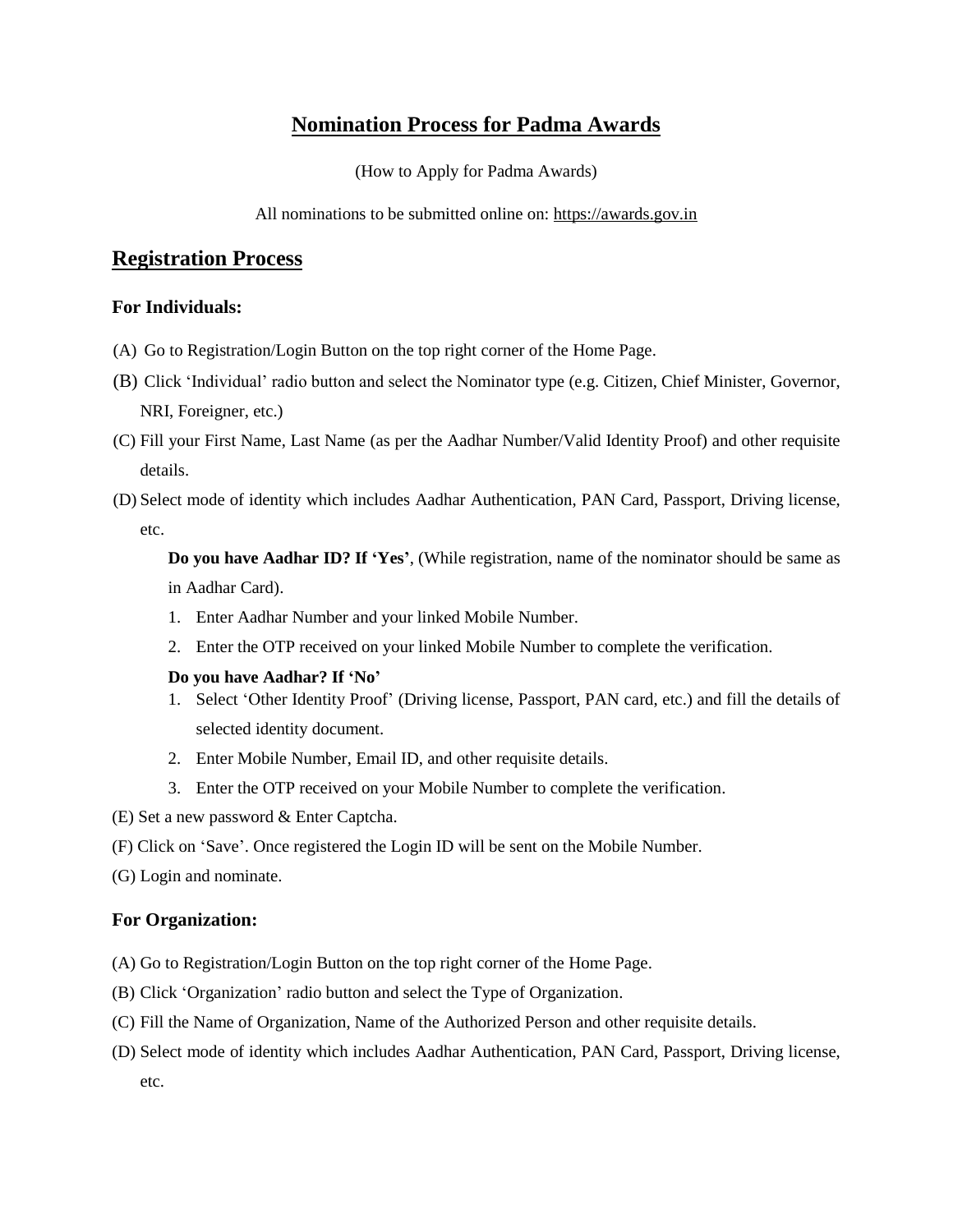**Do you have Aadhar ID? If 'Yes'**, (While registration, name of the nominator should be same as in Aadhar Card).

- 1. Enter Aadhar Number and your linked Mobile Number.
- 2. Enter the OTP received on your linked Mobile Number to complete the verification.

#### **Do you have Aadhar? If 'No'**

- 1. Select 'Other Identity Proof' (Driving license, Passport, PAN Card, etc) and fill the details of selected identity.
- 2. Enter Mobile Number, Email ID, and other requisite details.
- 3. Enter the OTP received on your Mobile Number to complete the verification.
- (E) Set a new password & Enter Captcha.
- (F) Click on 'Save'. Once registered the Login ID will be sent on the linked Mobile Number.
- (G) Login and Nominate.

#### **For Authorized Users:**

- (A) Go to Login on Home Page of the portal.
- (B) Enter Login ID and Password given by the Ministry of Home Affairs.
- (C) Enter the details of the Authorized person.
- (D) Login and nominate.

## **Nomination Process**

On the Home Page of Portal, click 'Ongoing Award Nominations':

- (A) Select Padma Awards.
- (B) Click on 'Nominate Now' button present on Padma Awards details.
- (C) Fill in your Login ID, Password and Captcha. Click 'Submit'. Then enter the received OTP on registered Mobile Number and Captcha. Click 'Submit'.
- (D) Select Category of the Padma Award for which you would like to nominate Padma Vibhushan, Padma Bhushan or Padma Shri.
- (E) Select Field (Area of Excellence) from the given list (Art, Science & Engineering, Sports, Social Work, etc.). Enter Sub field if any. Click 'Submit'.
- (F) Fill in 1. Nomination details, enter the Basic Details and click 'Save & Next'.
- (G) Fill in 2. Citation, Significant contribution, Number of years working in the field, Impact/Outcome of the work done by the person being nominated. Click 'Save & Next'.
- (H) Fill in 3. Details of the Awards or Honors received by the nominee. Enter any other relevant information (max. 300 words). Upload Photo of the nominee (size should not be more than 5 MB in